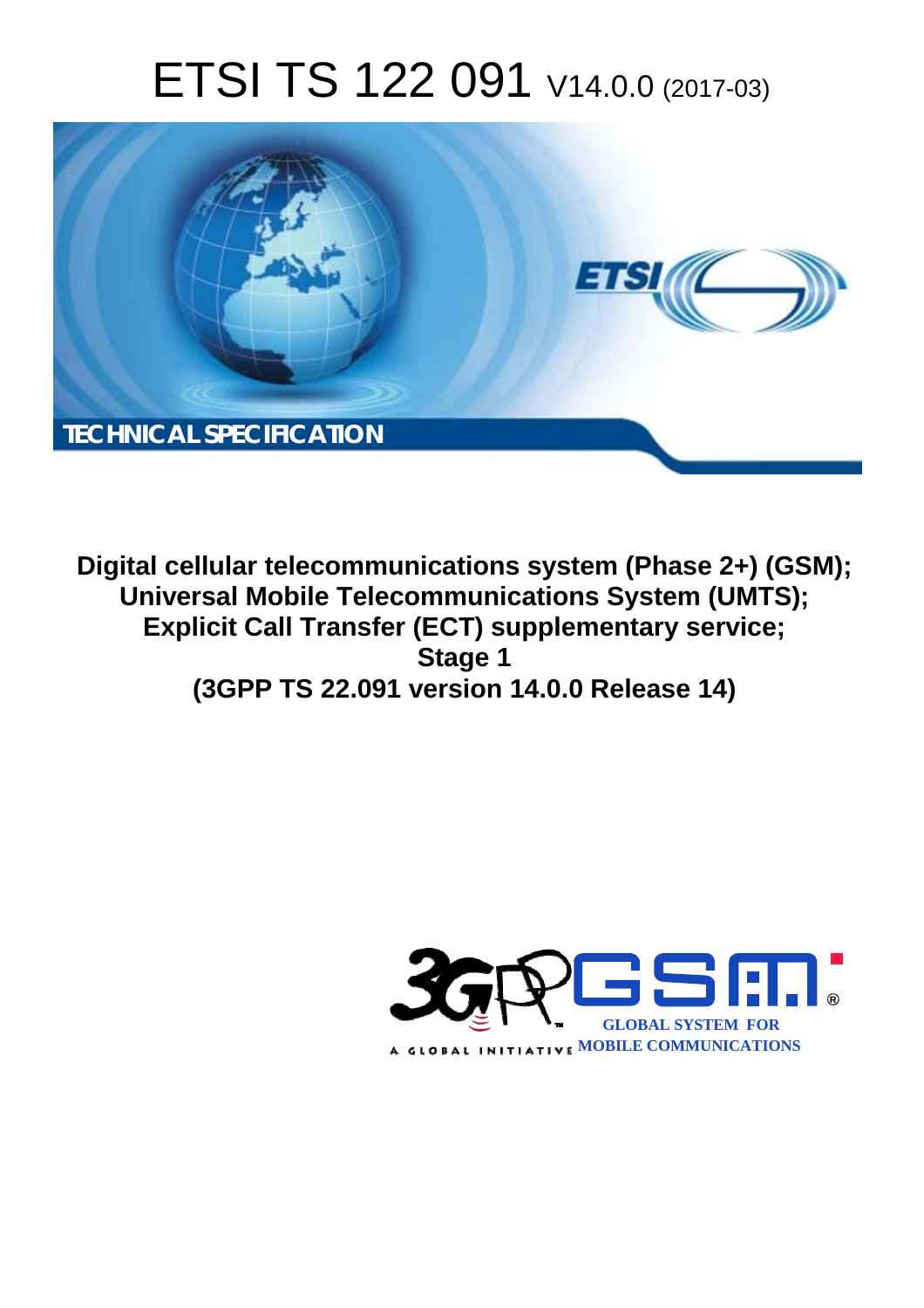Reference RTS/TSGS-0122091ve00

> Keywords GSM,UMTS

#### *ETSI*

#### 650 Route des Lucioles F-06921 Sophia Antipolis Cedex - FRANCE

Tel.: +33 4 92 94 42 00 Fax: +33 4 93 65 47 16

Siret N° 348 623 562 00017 - NAF 742 C Association à but non lucratif enregistrée à la Sous-Préfecture de Grasse (06) N° 7803/88

#### *Important notice*

The present document can be downloaded from: <http://www.etsi.org/standards-search>

The present document may be made available in electronic versions and/or in print. The content of any electronic and/or print versions of the present document shall not be modified without the prior written authorization of ETSI. In case of any existing or perceived difference in contents between such versions and/or in print, the only prevailing document is the print of the Portable Document Format (PDF) version kept on a specific network drive within ETSI Secretariat.

Users of the present document should be aware that the document may be subject to revision or change of status. Information on the current status of this and other ETSI documents is available at <https://portal.etsi.org/TB/ETSIDeliverableStatus.aspx>

If you find errors in the present document, please send your comment to one of the following services: <https://portal.etsi.org/People/CommiteeSupportStaff.aspx>

#### *Copyright Notification*

No part may be reproduced or utilized in any form or by any means, electronic or mechanical, including photocopying and microfilm except as authorized by written permission of ETSI.

The content of the PDF version shall not be modified without the written authorization of ETSI. The copyright and the foregoing restriction extend to reproduction in all media.

> © European Telecommunications Standards Institute 2017. All rights reserved.

**DECT**TM, **PLUGTESTS**TM, **UMTS**TM and the ETSI logo are Trade Marks of ETSI registered for the benefit of its Members. **3GPP**TM and **LTE**™ are Trade Marks of ETSI registered for the benefit of its Members and of the 3GPP Organizational Partners.

**GSM**® and the GSM logo are Trade Marks registered and owned by the GSM Association.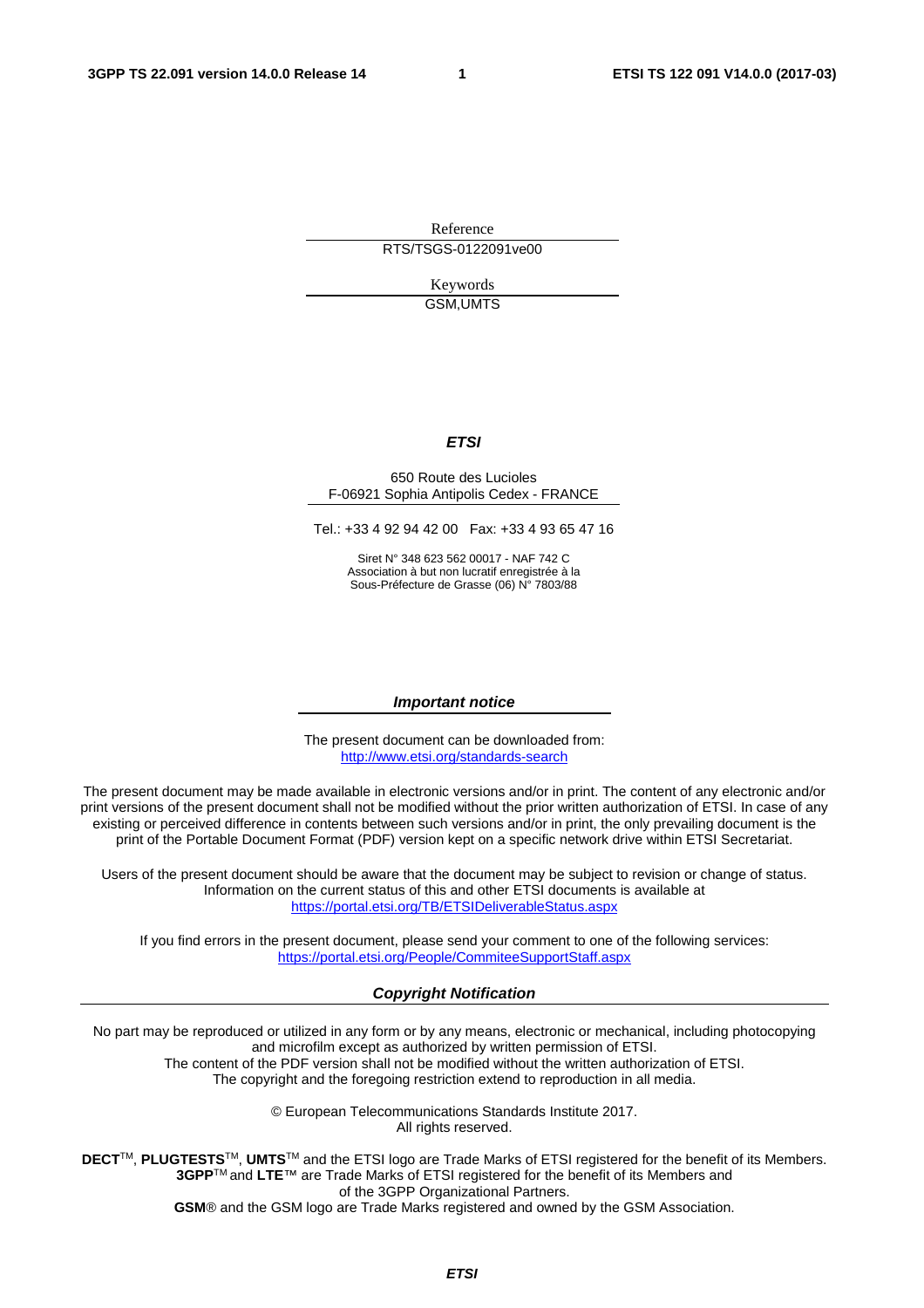### Intellectual Property Rights

IPRs essential or potentially essential to the present document may have been declared to ETSI. The information pertaining to these essential IPRs, if any, is publicly available for **ETSI members and non-members**, and can be found in ETSI SR 000 314: *"Intellectual Property Rights (IPRs); Essential, or potentially Essential, IPRs notified to ETSI in respect of ETSI standards"*, which is available from the ETSI Secretariat. Latest updates are available on the ETSI Web server ([https://ipr.etsi.org/\)](https://ipr.etsi.org/).

Pursuant to the ETSI IPR Policy, no investigation, including IPR searches, has been carried out by ETSI. No guarantee can be given as to the existence of other IPRs not referenced in ETSI SR 000 314 (or the updates on the ETSI Web server) which are, or may be, or may become, essential to the present document.

#### Foreword

The present document may refer to technical specifications or reports using their 3GPP identities, UMTS identities or GSM identities. These should be interpreted as being references to the corresponding ETSI deliverables.

The cross reference between GSM, UMTS, 3GPP and ETSI identities can be found under [http://webapp.etsi.org/key/queryform.asp.](http://webapp.etsi.org/key/queryform.asp)

### Modal verbs terminology

In the present document "**shall**", "**shall not**", "**should**", "**should not**", "**may**", "**need not**", "**will**", "**will not**", "**can**" and "**cannot**" are to be interpreted as described in clause 3.2 of the [ETSI Drafting Rules](https://portal.etsi.org/Services/editHelp!/Howtostart/ETSIDraftingRules.aspx) (Verbal forms for the expression of provisions).

"**must**" and "**must not**" are **NOT** allowed in ETSI deliverables except when used in direct citation.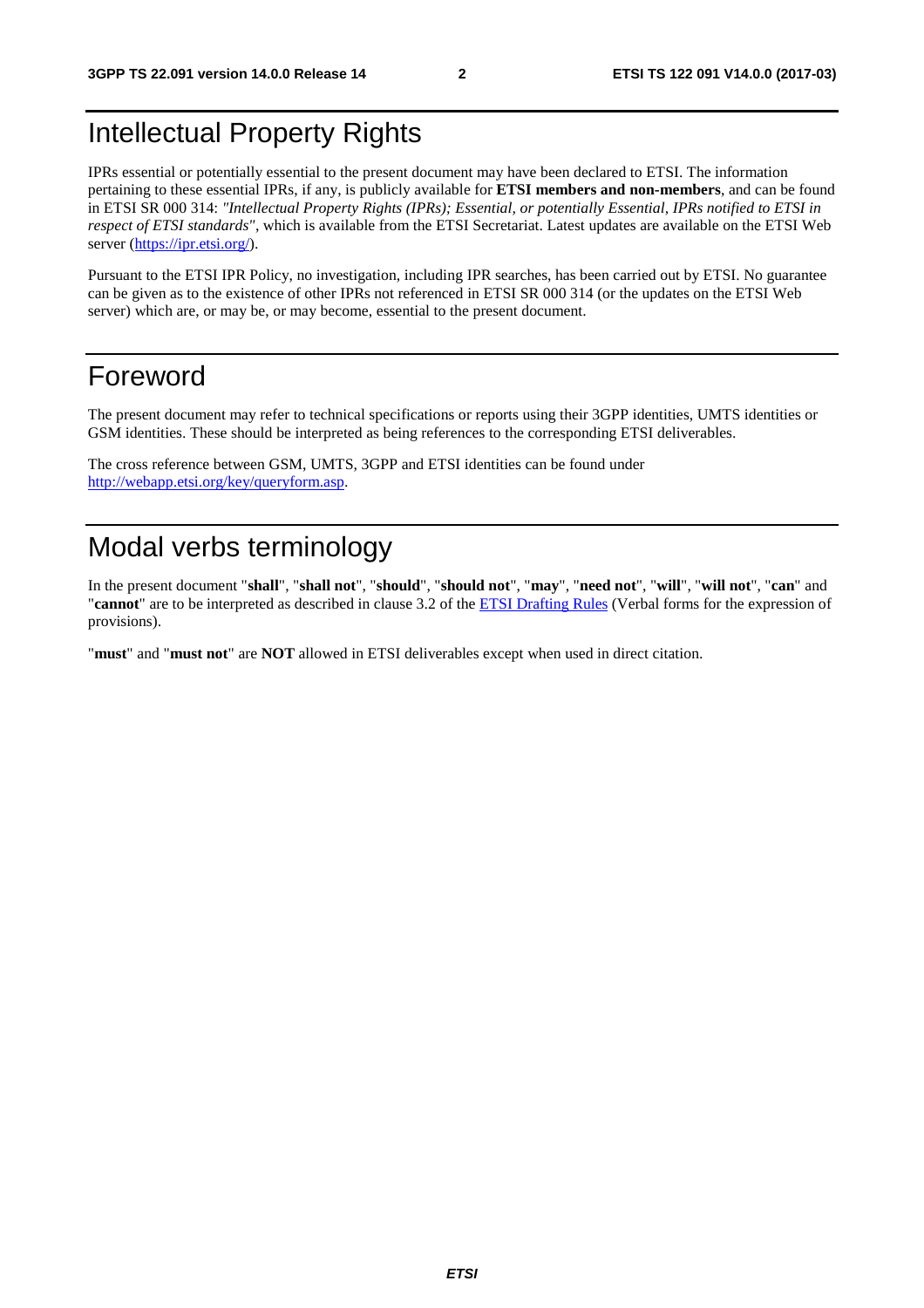$\mathbf{3}$ 

## Contents

| 1            |                                                                                                 |  |  |  |  |  |
|--------------|-------------------------------------------------------------------------------------------------|--|--|--|--|--|
| 2            |                                                                                                 |  |  |  |  |  |
| 3            |                                                                                                 |  |  |  |  |  |
| 3.1<br>3.2   |                                                                                                 |  |  |  |  |  |
|              |                                                                                                 |  |  |  |  |  |
| 4<br>4.1     |                                                                                                 |  |  |  |  |  |
| 5            |                                                                                                 |  |  |  |  |  |
| 5.1          |                                                                                                 |  |  |  |  |  |
| 5.2          |                                                                                                 |  |  |  |  |  |
| 5.3          |                                                                                                 |  |  |  |  |  |
| 5.4          |                                                                                                 |  |  |  |  |  |
| 5.5          |                                                                                                 |  |  |  |  |  |
| 5.6          |                                                                                                 |  |  |  |  |  |
| 5.7<br>5.8   |                                                                                                 |  |  |  |  |  |
| 5.9          |                                                                                                 |  |  |  |  |  |
| 5.10         |                                                                                                 |  |  |  |  |  |
| 6            |                                                                                                 |  |  |  |  |  |
| 7            |                                                                                                 |  |  |  |  |  |
|              |                                                                                                 |  |  |  |  |  |
| 8            |                                                                                                 |  |  |  |  |  |
| 8.1          |                                                                                                 |  |  |  |  |  |
| 8.2<br>8.3   |                                                                                                 |  |  |  |  |  |
| 8.4          |                                                                                                 |  |  |  |  |  |
| 8.5          |                                                                                                 |  |  |  |  |  |
| 8.6          |                                                                                                 |  |  |  |  |  |
| 8.7          |                                                                                                 |  |  |  |  |  |
| 8.8          |                                                                                                 |  |  |  |  |  |
| 8.9          |                                                                                                 |  |  |  |  |  |
| 8.10         |                                                                                                 |  |  |  |  |  |
| 8.11         |                                                                                                 |  |  |  |  |  |
| 8.12         |                                                                                                 |  |  |  |  |  |
| 8.13         |                                                                                                 |  |  |  |  |  |
| 8.14<br>8.15 |                                                                                                 |  |  |  |  |  |
| 8.16         | Barring of all Outgoing International Calls except those direct to the Home PLMN Country (BOIC- |  |  |  |  |  |
| 8.17         |                                                                                                 |  |  |  |  |  |
| 8.18         | Barring of Incoming Calls when roaming outside the home PLMN country (BIC-Roam)12               |  |  |  |  |  |
| 8.19         |                                                                                                 |  |  |  |  |  |
| 9            |                                                                                                 |  |  |  |  |  |
|              | Deviations of PLMN ECT to the ISDN specifications of ECT12<br><b>Annex A (informative):</b>     |  |  |  |  |  |
| A.1          |                                                                                                 |  |  |  |  |  |
|              |                                                                                                 |  |  |  |  |  |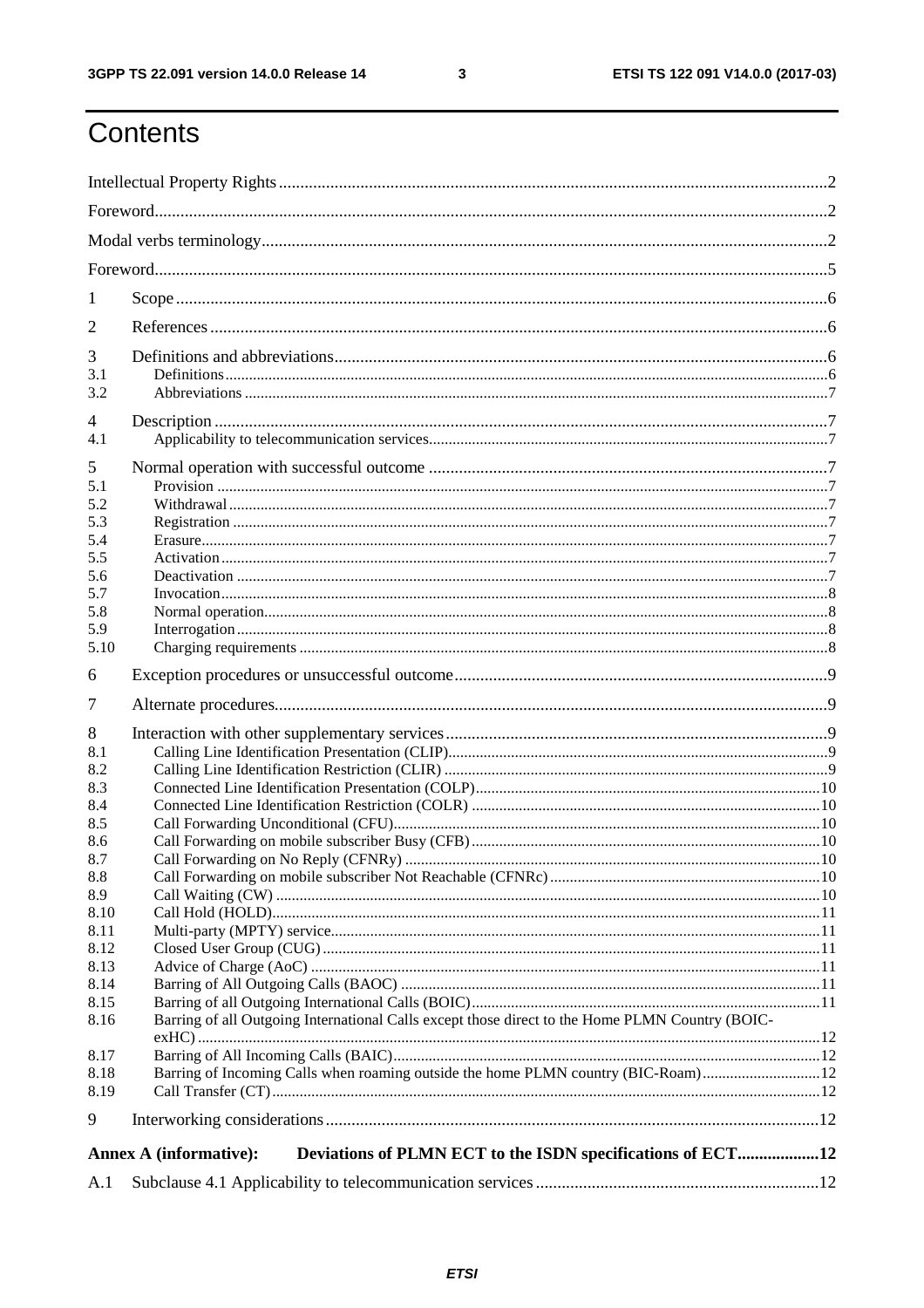$\overline{\mathbf{4}}$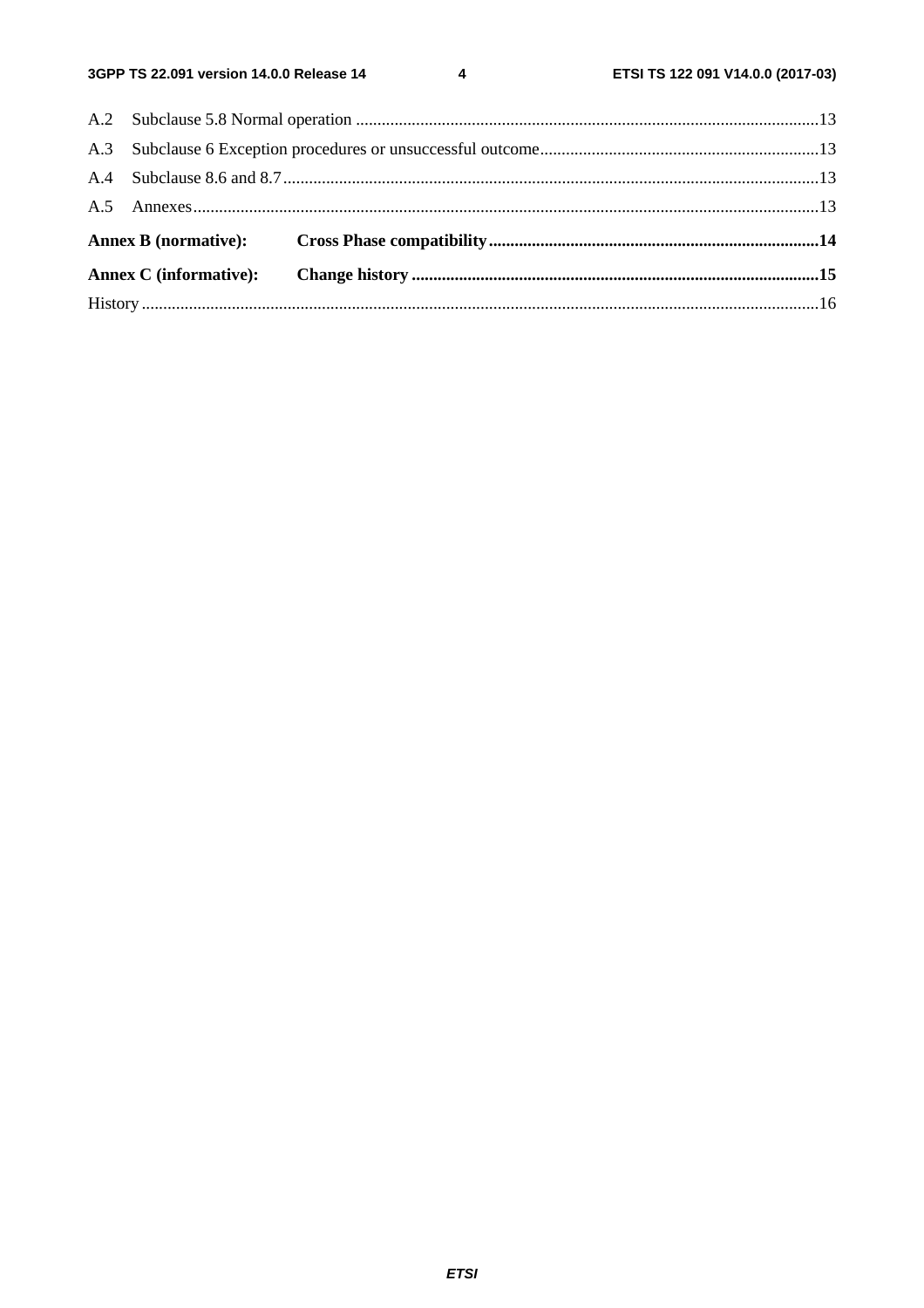### Foreword

This Technical Specification (TS) has been produced by ETSI 3rd Generation Partnership Project (3GPP).

The contents of the present document are subject to continuing work within the TSG and may change following formal TSG approval. Should the TSG modify the contents of the present document, it will be re-released by the TSG with an identifying change of release date and an increase in version number as follows:

Version x.y.z

where:

- x the first digit:
	- 1 presented to TSG for information;
	- 2 presented to TSG for approval;
	- 3 or greater indicates TSG approved document under change control.
- y the second digit is incremented for all changes of substance, i.e. technical enhancements, corrections, updates, etc.
- z the third digit is incremented when editorial only changes have been incorporated in the document.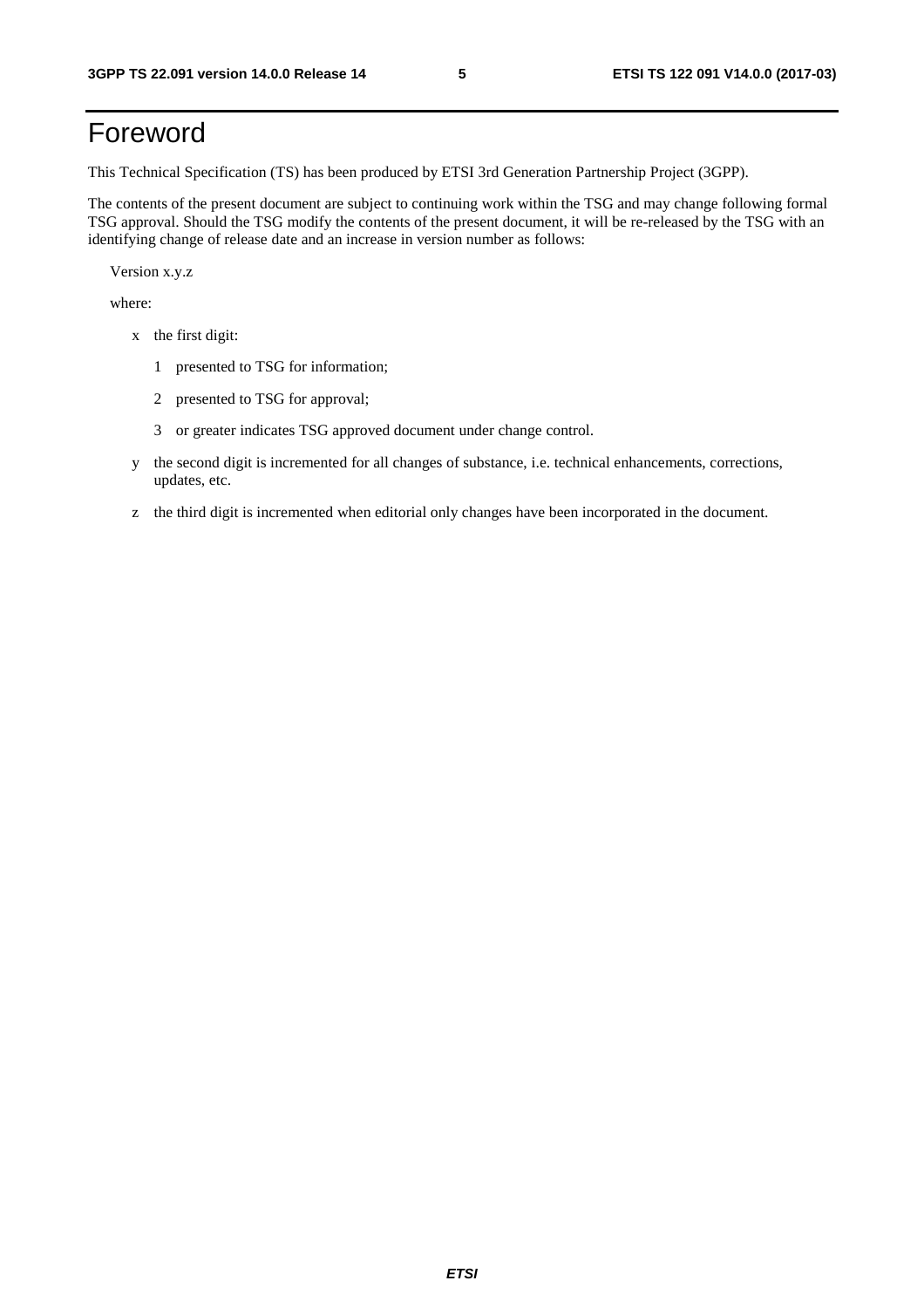#### 1 Scope

The present document specifies the stage 1 description of Explicit Call Transfer (ECT) from the service subscriber's and user's points of view, in particular:

- the procedures for normal operation with successful outcome;
- the action to be taken in exceptional circumstances;
- the interaction with other supplementary services.

The present document does not deal with the Man-Machine Interface (MMI) requirements, but makes reference to the appropriate Technical Specifications.

The charging principles applied to ECT are established in the present document in terms of the charging information required to be collected. Any subsequent charging implications are outside of the scope of the present document.

Any interactions with other networks not dealt with in Clause 9 are outside the scope of the present document.

### 2 References

The following documents contain provisions which, through reference in this text, constitute provisions of the present document.

- References are either specific (identified by date of publication, edition number, version number, etc.) or non-specific.
- For a specific reference, subsequent revisions do not apply.
- For a non-specific reference, the latest version applies. In the case of a reference to a 3GPP document (including a GSM document), a non-specific reference implicitly refers to the latest version of that document *in the same Release as the present document*.
- [1] 3GPP TS 21.905: "Vocabulary for 3GPP Specifications".
- [2] 3GPP TS 22.030: " Man-Machine Interface (MMI) of the Mobile Station (MS)".

### 3 Definitions and abbreviations

#### 3.1 Definitions

For the purposes of the present document, the following definitions apply.

**Alerting state:** the remote subscriber is being informed of the call (i.e. the connection has not yet been established for that call).

**Answered state:** the connection has been established on the call to the remote subscriber.

**Subscriber A:** is the served mobile subscriber, the one who has subscribed to, and invokes the Explicit Call Transfer supplementary service.

**Subscriber B:** is the other party in one of subscribers A's calls. By convention, in the present document it is considered that the connection has been established on this call.

**Subscriber C:** is the other party in another of subscribers A's calls.

**Subscriber D:** is the forwarded-to subscriber of call forwarded by subscriber C.

NOTE: Each of subscriber B, C and D can be a mobile or a fixed subscriber, and each of them is referred to as "remote party".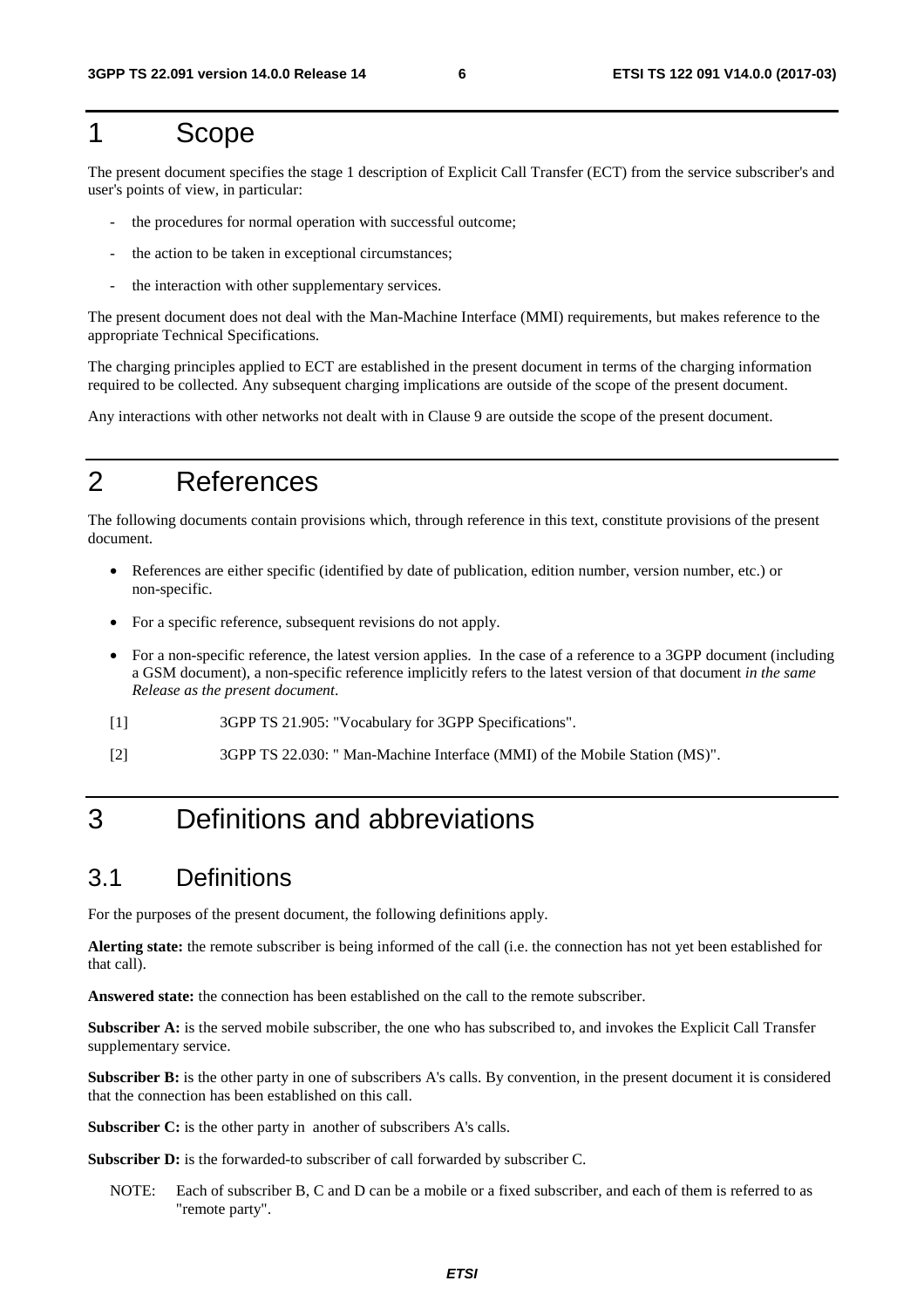**Successful invocation:** The ECT supplementary service is successfully invoked if the outcome of all checks (e.g. subscription, states of calls, resources) performed by the network on the received ECT request from the served subscriber are successful.

#### 3.2 Abbreviations

All abbreviations used within the present document are given in 3GPP TS 21.905 [1].

#### 4 Description

The ECT supplementary service enables the served mobile subscriber (subscriber A) who has two calls , each of which can be an incoming or outgoing call, to connect the other parties in the two calls and release the served mobile subscribers own connection.

Prior to transfer, the connection shall have been established on the call between subscriber A and subscriber B. On the call between subscriber A and subscriber C, either the connection shall have been established prior to transfer, or, as a network option, transfer can occur while subscriber C is being informed of the call (i.e. the connection has not yet been established.)

#### 4.1 Applicability to telecommunication services

This service is applicable to telephony (TS:11) only.

#### 5 Normal operation with successful outcome

#### 5.1 Provision

The supplementary service shall be provided after pre-arrangement with the service provider.

The provision of the Call Hold (HOLD) supplementary service is also required.

#### 5.2 Withdrawal

The supplementary service shall be withdrawn at the subscriber request or for service provider reasons.

#### 5.3 Registration

Not applicable.

#### 5.4 Erasure

Not applicable.

#### 5.5 Activation

The supplementary service shall be activated by the service provider as a result of provision.

#### 5.6 Deactivation

The supplementary service shall be deactivated by the service provider as a result of withdrawal.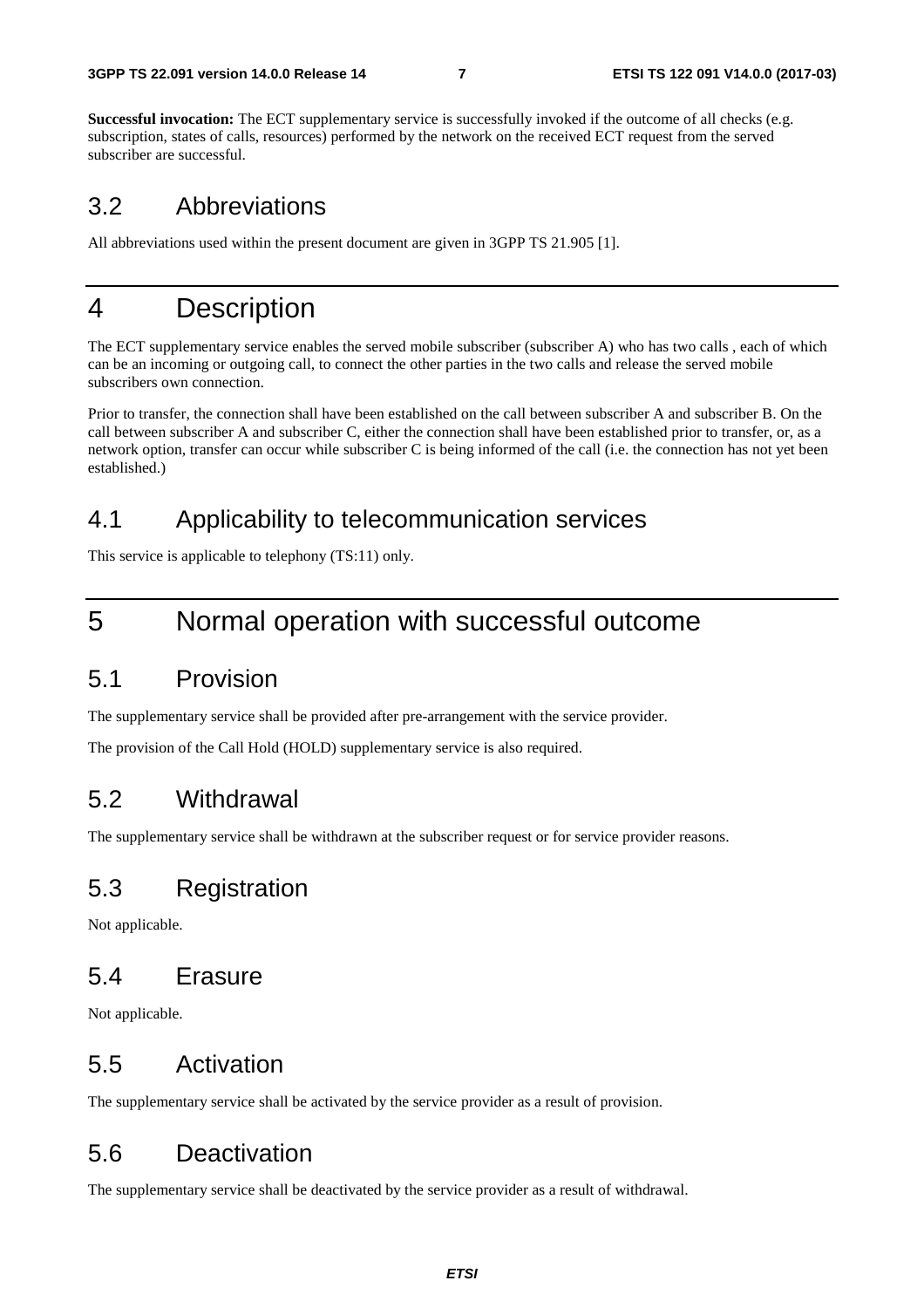#### 5.7 Invocation

ECT shall be invoked by the served mobile subscriber by use of a control procedure as described in TS 22.030 [2].

### 5.8 Normal operation

The served mobile subscriber (subscriber A) who has two calls (one with subscriber B and one with subscriber C), each of which can be an incoming call or an outgoing call, can request the invocation of the ECT supplementary service with respect to the two calls.

The connection shall have been established on one of the calls (referred to as the call between subscriber A and subscriber B).

The ECT supplementary service can be invoked after the connection has been established on the call between subscriber A and subscriber C, and in addition, as a network option, after subscriber C has been informed of the call (i.e. an outgoing call from subscriber A to subscriber C, where the connection has not yet been established).

On successful invocation of the ECT supplementary service, the two calls between subscriber A and subscriber B and between subscriber A and subscriber C respectively shall be removed from subscriber A's access (i.e. the traffic channel and the signalling channel towards subscriber A will be released) and shall be transformed into a normal call between subscriber B and subscriber C where the state of the previously held party is changed to active without a subscriber action.

The previously held party will be informed in the normal way of the retrieve procedure.

If the network option above is supported, then if subscriber C is being informed of the call from subscriber A at the time of transfer, the call shall remain in this state at subscriber C (as a network option the ringing tone will be given to subscriber B), and when the connection is established by subscriber C, subscriber C shall be connected to subscriber B.

Subscriber A will no longer have any control of the on-going call between B and C.

The network shall inform (if possible) subscriber B and subscriber C of the occasion that call transfer has happened including the state (connection established, or user being informed of the call) of the call to the other subscriber.

If the network option above is supported, then after connection is established on a call which was transferred whilst subscriber C was being informed of that call, subscriber B shall be informed that the connection has been established on the call to subscriber C.

The line identity of subscriber B shall be indicated to subscriber C as specified in subclauses 8.1 through 8.4.

The line identity of subscriber C shall be indicated to subscriber B as specified in subclauses 8.1 through 8.4, either:

- at the time of transfer, if the connection had been established between subscriber A and subscriber C; or
- when subscriber B is informed that the connection has been established to subscriber C, if this occurs after transfer.

#### 5.9 Interrogation

Not applicable.

### 5.10 Charging requirements

The charging principles applicable prior to the served mobile subscribers invocation of ECT, shall also apply after the ECT supplementary service is successfully invoked, i.e. the same charging information will continue to be collected after invocation as before. The charging information for both calls shall contain an indication of successful invocation of ECT.

NOTE: There is no additional charging requirement on the interchange signalling capabilities.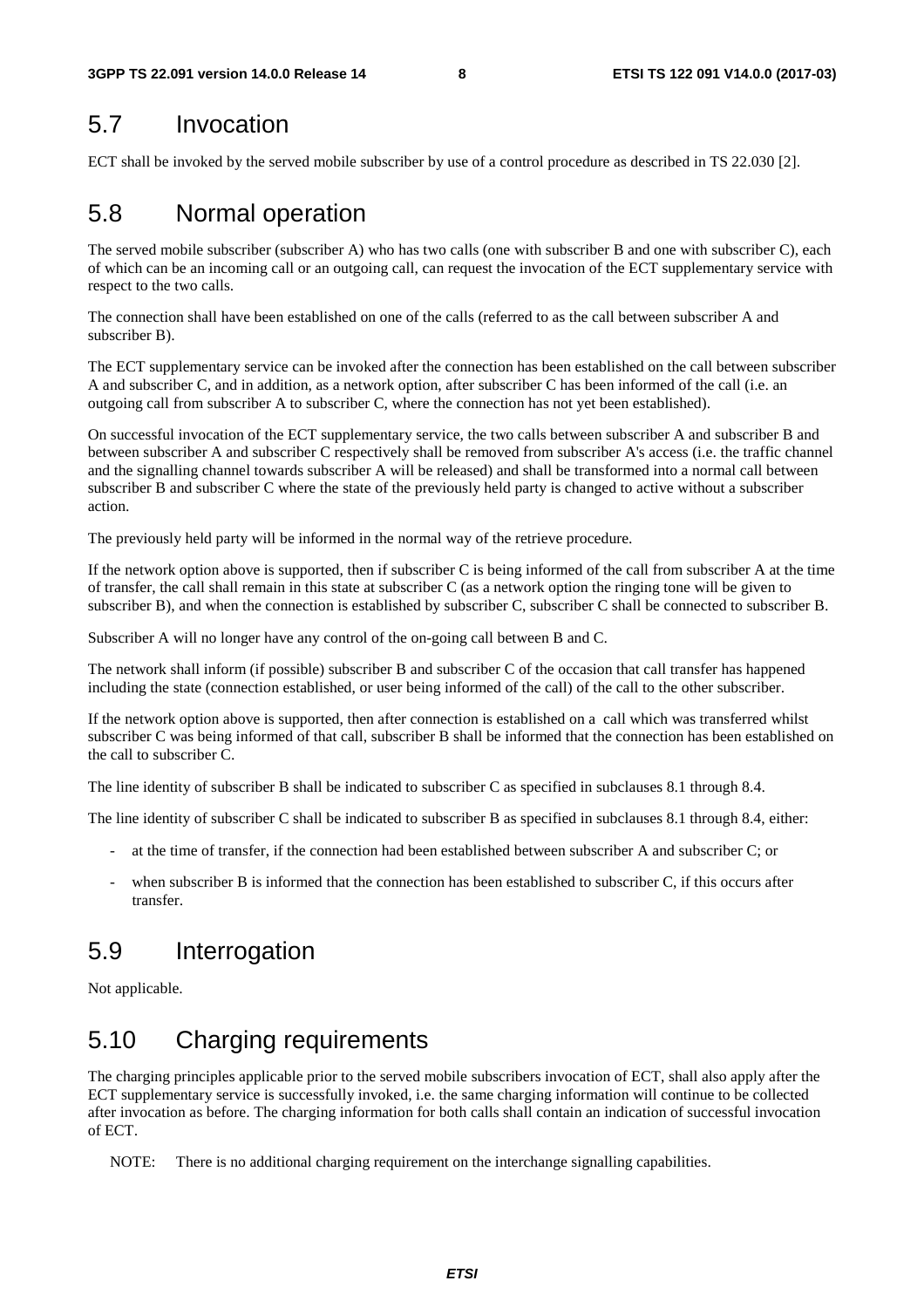### 6 Exception procedures or unsuccessful outcome

If a mobile subscriber tries to invoke the call transfer service while not subscribed to or the network cannot provide ECT supplementary service for some other reason, an indication shall be provided to the mobile subscriber to notify the mobile subscriber with the reason of failure.

The call state is not affected and the established connection shall remain in the state prior to the request.

In the case where:

- the two calls are incompatible with the ECT request, i.e. either one of them or both are not belonging to the service TS:11 (telephony);
- if the network option is not supported and the call state is not compatible with the request, e.g. one call is not answered

the request shall be rejected by the network and the subscriber shall be notified with the reason.

The call state is not affected and the established connection shall remain in the state prior to the request.

The request for the ECT supplementary service shall be rejected if, as a network option, the network can determine that the resulting connection would contain no subscriber who is able to terminate the call.

NOTE: It may not be possible to decide if the resulting connection would have such a subscriber, e.g. when interworking between different versions of signalling systems occurs. In such cases, as a network option, the request for the ECT supplementary service may be accepted, or rejected. If the request for the ECT supplementary service is accepted in this case, the network may employ other means to control this situation (e.g. time supervision). The procedures for this are outside the scope of the present document.

#### 7 Alternate procedures

For further study.

### 8 Interaction with other supplementary services

#### 8.1 Calling Line Identification Presentation (CLIP)

If subscriber A originated the call between subscribers A and B, and subscriber B subscribes to CLIP, subscriber C's identity shall be presented to subscriber B, subject to subscriber C's line identification restrictions (see subclauses 8.2 and 8.4). If the connection has been established on the call between subscribers A and C before ECT is invoked, subscriber C's identity shall be presented when ECT is invoked. If the connection is established on the call between subscribers A and C after ECT is invoked, subscriber C's identity shall be presented when the connection on that call is established.

If subscriber A originated the call between subscribers A and C, and subscriber C subscribes to CLIP, subscriber B's identity shall be presented to subscriber C, subject to subscriber B's line identification restrictions (see subclauses 8.2 and 8.4) when ECT is invoked.

#### 8.2 Calling Line Identification Restriction (CLIR)

If subscriber B originated the call between subscribers A and B, and subscriber B subscribes to CLIR, presentation of subscriber B's identity to subscriber C shall be controlled by that subscription. Subscriber B's serving network may also provide information on the cause of no CLI.

If subscriber C originated the call between subscribers A and C, and subscriber C subscribes to CLIR, presentation of subscriber C's identity to subscriber B shall be controlled by that subscription. Subscriber C's serving network may also provide information on the cause of no CLI.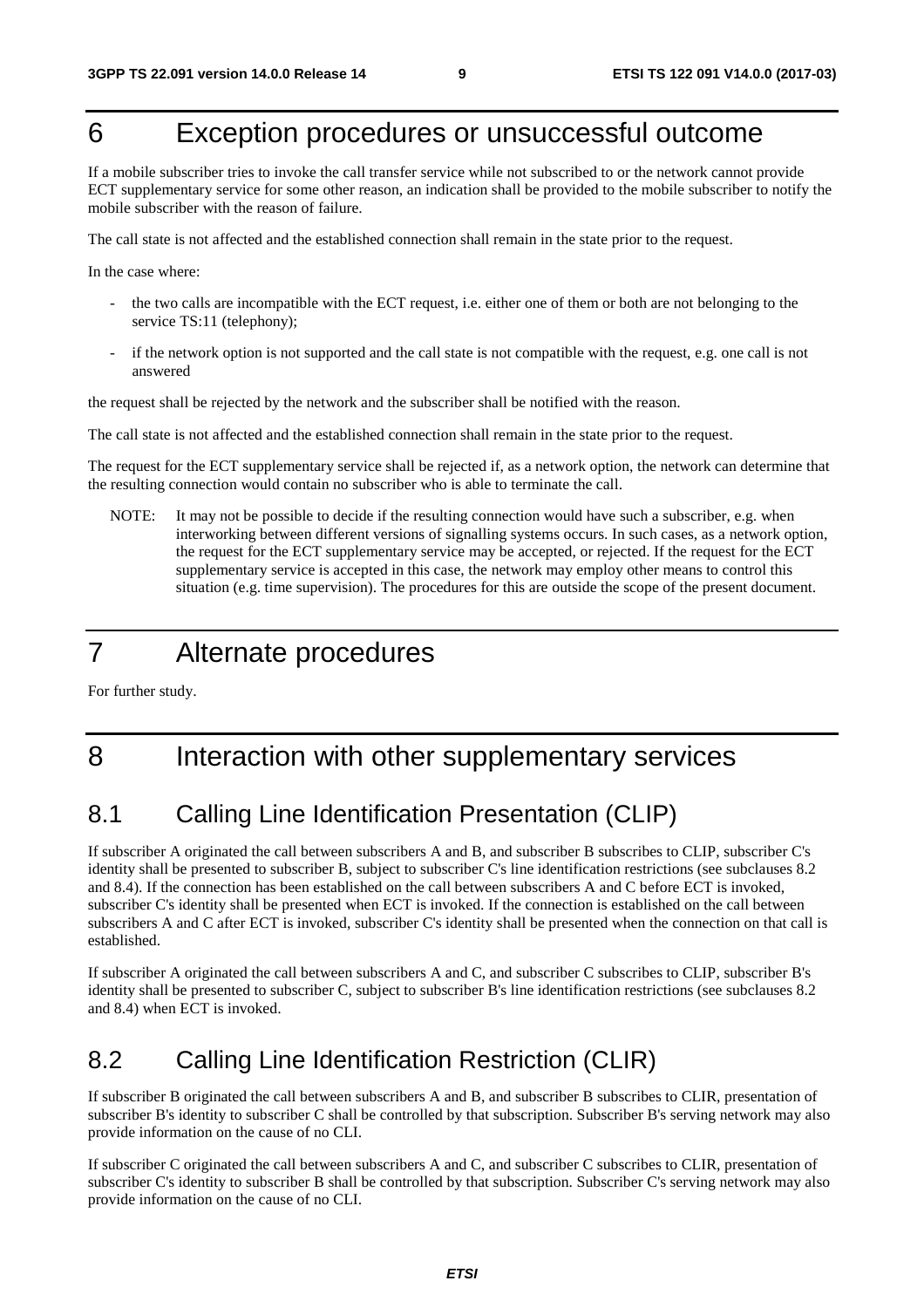### 8.3 Connected Line Identification Presentation (COLP)

If subscriber B originated the call between subscribers A and B, and subscriber B subscribes to COLP, subscriber C's identity shall be presented to subscriber B, subject to subscriber C's line identification restrictions (see subclauses 8.2 and 8.4). If the connection has been established on the call between subscribers A and C before ECT is invoked, subscriber C's identity shall be presented when ECT is invoked. If the connection is established on the call between subscribers A and C after ECT is invoked, subscriber C's identity shall be presented when the connection on that call is established.

If subscriber C originated the call between subscribers A and C, and subscriber C subscribes to COLP, subscriber B's identity shall be presented to subscriber C, subject to subscriber B's line identification restrictions (see subclauses 8.2 and 8.4) when ECT is invoked.

#### 8.4 Connected Line Identification Restriction (COLR)

If subscriber A originated the call between subscribers A and B, and subscriber B subscribes to COLR, presentation of subscriber B's identity to subscriber C shall be controlled by that subscription.

If subscriber A originated the call between subscribers A and C, and subscriber C subscribes to COLR, presentation of subscriber C's identity to subscriber B shall be controlled by that subscription.

#### 8.5 Call Forwarding Unconditional (CFU)

No impact.

#### 8.6 Call Forwarding on mobile subscriber Busy (CFB)

Where a network supports the option to transfer a call for which the connection has been established to a subscriber C to which the connection has not yet been established, the transferred call will be forwarded to a forwarded-to subscriber D if the CFB condition at subscriber C (i.e. UDUB) applies.

For a call that is forwarded due to CFB after ECT is invoked, the sending of line identities to subscriber B and forwarded-to subscriber D respectively shall correspond to what is specified for the B and C subscribers in subclauses 8.1 through 8.4, i.e. replacing 'subscriber C' with 'the forwarded-to subscriber D' in the text.

### 8.7 Call Forwarding on No Reply (CFNRy)

The CFNRy timer at C is not restarted after the transfer has taken place.

Where a network supports the option to transfer a call for which the connection has been established to a subscriber C to which the connection has not yet been established, the transferred call will be forwarded to a forwarded-to subscriber D if the call forwarding no reply timer expires.

For a call that is forwarded due to CFNRy after ECT is invoked, the sending of line identities to subscriber B and forwarded-to subscriber D respectively shall correspond to what is specified for the B and C subscribers in subclauses 8.1 through 8.4, i.e. replacing 'subscriber C' with 'the forwarded-to subscriber D' in the text.

#### 8.8 Call Forwarding on mobile subscriber Not Reachable (CFNRc)

No impact.

#### 8.9 Call Waiting (CW)

No impact, any party may receive a CW indication before, during or after the calls are transferred.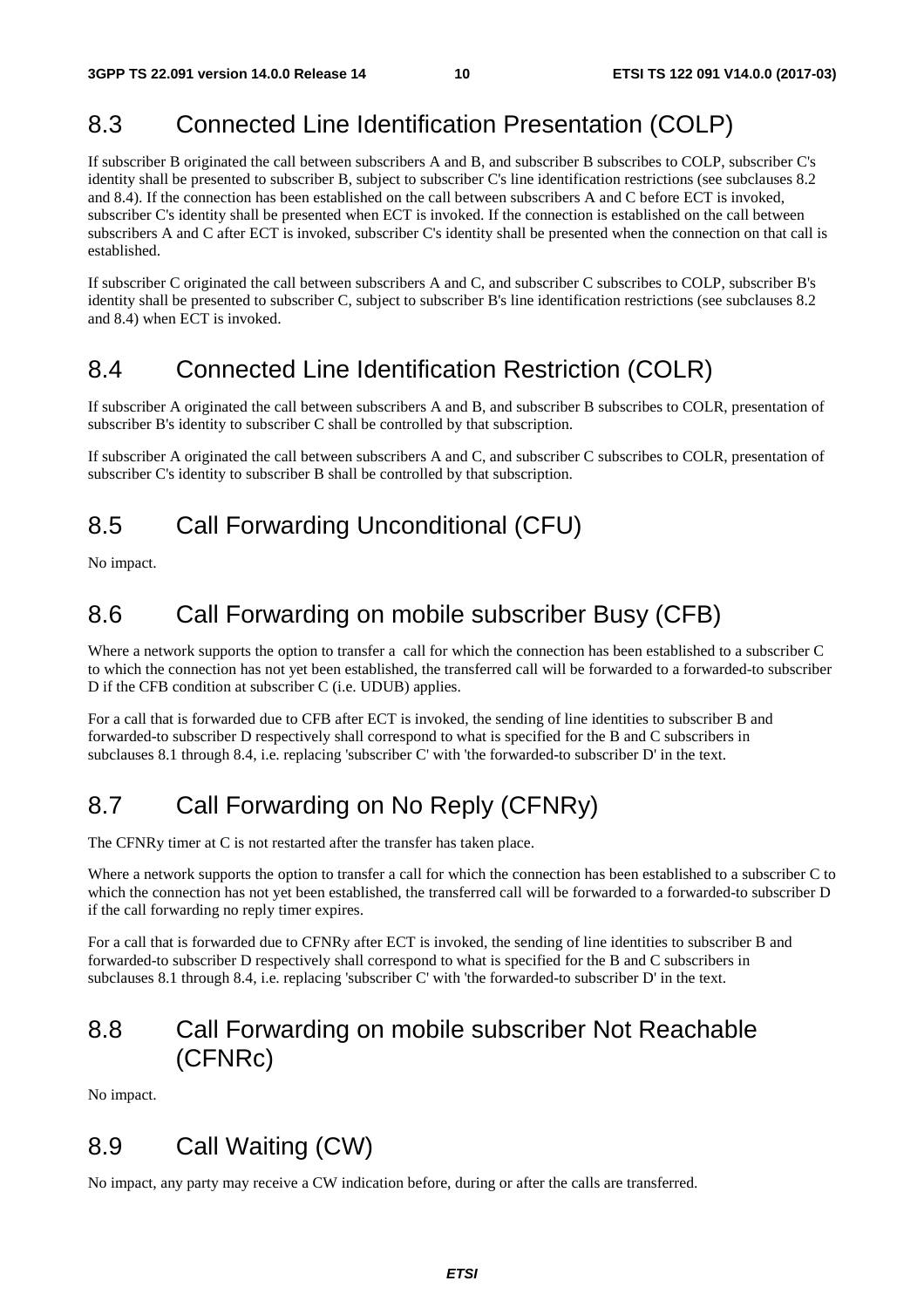NOTE: After execution of ECT the served subscribers access is free for receiving calls without a CW indication.

If subscriber A has one active, one held and one waiting call, then once ECT of the held and active calls has been successfully completed, subscriber A shall be offered the normal notification that there is a new call, as for a normal terminating call.

If the call to subscriber C meets the waiting state at C, the subscriber B shall be informed after successful transfer about the waiting status at subscriber C.

#### 8.10 Call Hold (HOLD)

No impact, if either subscriber B or C have put their call to the served subscriber A on hold prior to the transfer, the resulting transferred call shall remain on hold by that subscriber. In this case the remote parties shall not be informed of the held state on the call.

#### 8.11 Multi-party (MPTY) service

A served mobile subscriber who has invoked MPTY supplementary service is not allowed to invoke the ECT supplementary service.

This is due to the fact that the MPTY functionality can not be subject to call transfer at all.

Any of the remote parties is allowed to invoke ECT.

#### 8.12 Closed User Group (CUG)

The two calls shall use the same closed user group for the transfer to be successful.

NOTE: Closed user group restrictions between subscribers will have been checked when the first call is established. Similarly, closed user group restrictions between subscribers will have been checked when established the second call.

#### 8.13 Advice of Charge (AoC)

Served mobile subscriber:

- if call transfer is successfully accepted by the network, subscriber A will be disconnected, and therefore AoC processing at subscribers A Mobile Station will be stopped;
- for the combination AoC charging level and ECT, it is strongly recommended not to subscribe to both supplementary services at the same time.

Remote mobile subscriber:

any AoC service at the remote sides will continue to calculate the charging information according to the original call.

#### 8.14 Barring of All Outgoing Calls (BAOC)

No impact.

#### 8.15 Barring of all Outgoing International Calls (BOIC)

No impact.

NOTE: If transfer occurs successfully at subscriber A, the barring programs at the remote subscribers cannot be checked again.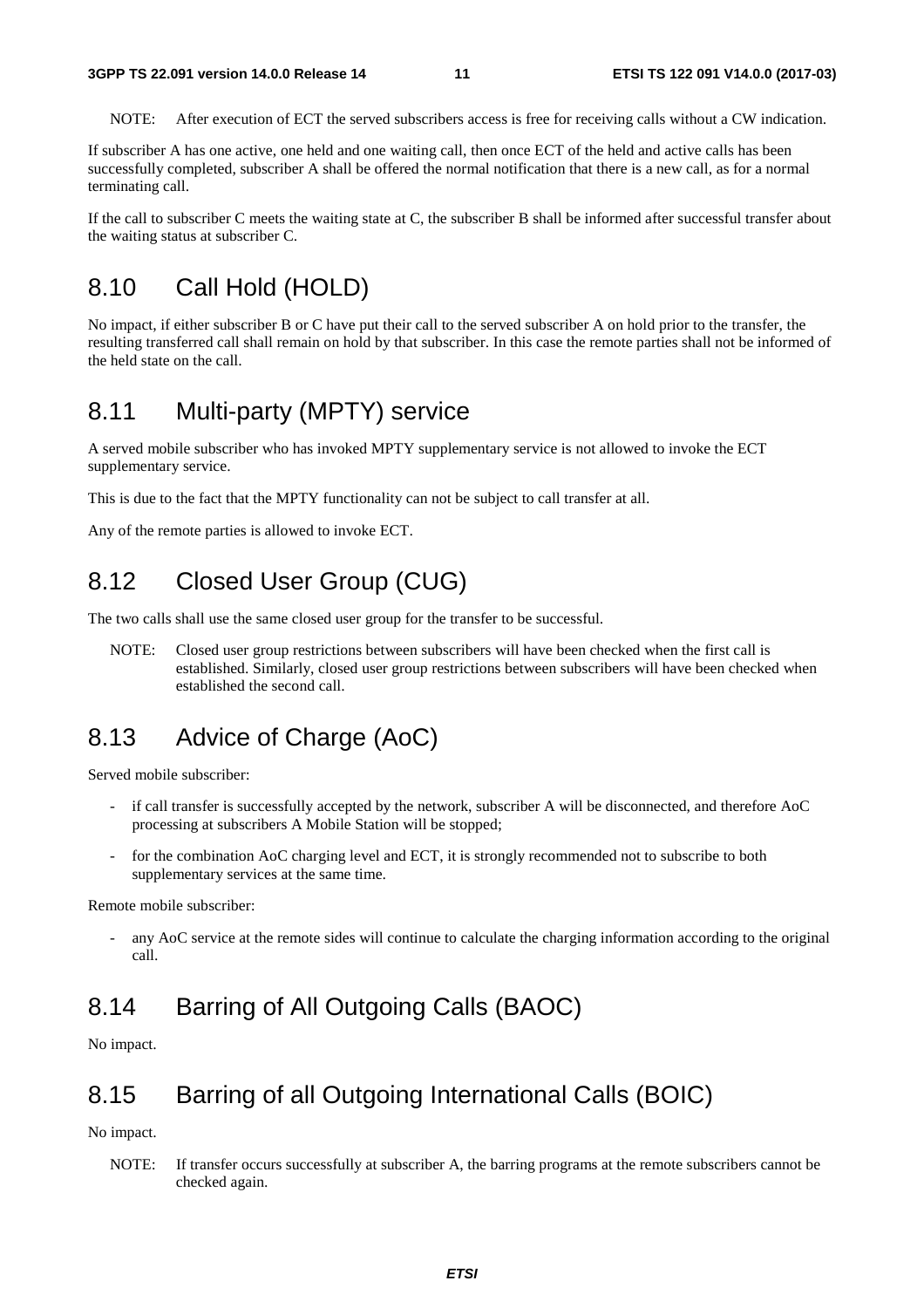#### 8.16 Barring of all Outgoing International Calls except those direct to the Home PLMN Country (BOIC-exHC)

No impact.

#### 8.17 Barring of All Incoming Calls (BAIC)

No impact.

#### 8.18 Barring of Incoming Calls when roaming outside the home PLMN country (BIC-Roam)

No impact.

#### 8.19 Call Transfer (CT)

No impact.

The ECT supplementary service can be invoked simultaneously by the users on a call for which the connection has been established, but this is not regarded as a normal situation. The network will not be required to prevent this occurring, but likewise cannot guarantee that the indications supplied to the users involved will be sensible to those users. There can be more than one indication generated due to multiple invocations of the ECT supplementary service and the arrival of such indications is dependent on the timing of their invocation by the users involved in the call. The network shall transfer these indications when they are generated.

Therefore, both mobile subscribers (subscriber A and subscriber B) in a normal call, who have each subscribed to the ECT supplementary service, can simultaneous transfer the call. That is, if subscriber A and subscriber B are involved in a call on which the connection has been established, subscriber A can transfer the call to user C and subscriber B can transfer the call to user D.

NOTE: Mechanisms which prevent the ECT supplementary service from resulting in a connection which contains no subscriber able to terminate the call may result in rejection of simultaneous requests to invoke the ECT supplementary service by the subscribers involved in the call.

### 9 Interworking considerations

The operation of this supplementary service is not affected by the nature of the far end of the connections.

NOTE: In some networks the indication to the remote parties about the invocation of ECT may not be supported.

NOTE: If transfer occurs successfully at subscriber A, the barring programs at the remote subscribers cannot be checked again.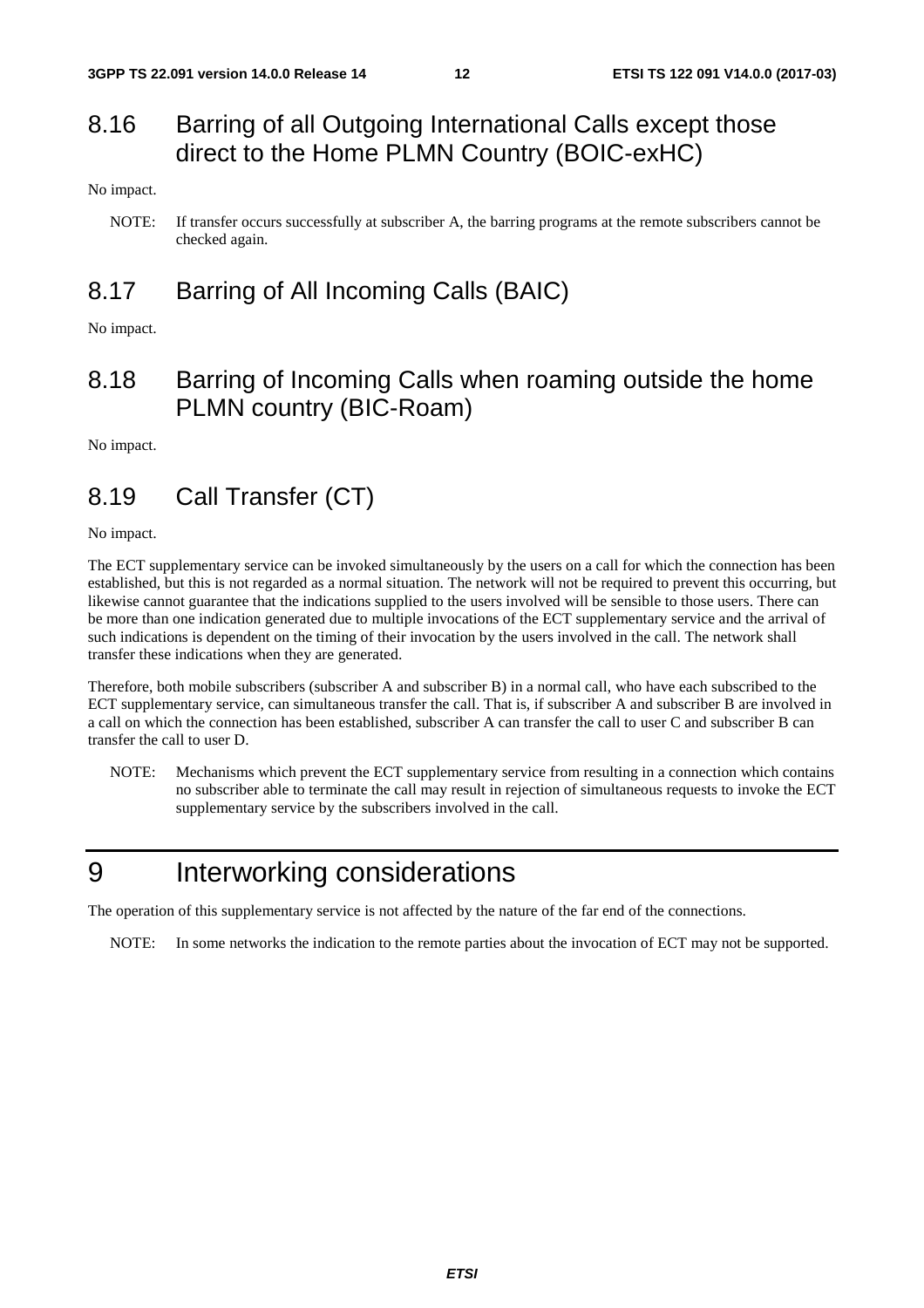### Annex A (informative): Deviations of PLMN ECT to the ISDN specifications of ECT

### A.1 Subclause 4.1 Applicability to telecommunication services

This service is applicable to Telephony (TS:11) only.

**NA1 states**: applicable to all circuit switched basic telecommunication services.

### A.2 Subclause 5.8 Normal operation

The NOTE describing the Call Hold scenario is not included in the 3GPP stage 1 specifications.

In 3GPP specifications there a explicit explanation that the previously held party shall be informed of the retrieve procedure.

**NA1:** there is no explicit description of this procedure.

In 3GPP specifications there is no explicit exchange of the subaddress of the remote parties after the successful transfer defined.

**NA1 states:** After the successful transfer of the call, the subscriber B and subscriber C can deliver if supplied their subaddress to the other subscriber.

### A.3 Subclause 6 Exception procedures or unsuccessful outcome

In the case where:

- the two calls are incompatible with ECT (either one of them or both are not Telephony service);
- the call state is not compatible with the request, e.g. one call is not answered;
- etc. (for further study).

the request will be rejected by the network and the subscriber will be notified of the cause.

**NA1 states**: It is the responsibility of the served user to ensure that the two calls are compatible.

### A.4 Subclause 8.6 and 8.7

**NA1**: There is no special definition of the impact of the interaction between CFB and CFNRy and ECT on the line identification supplementary services.

#### A.5 Annexes

Annex A is missing in the ISDN specification.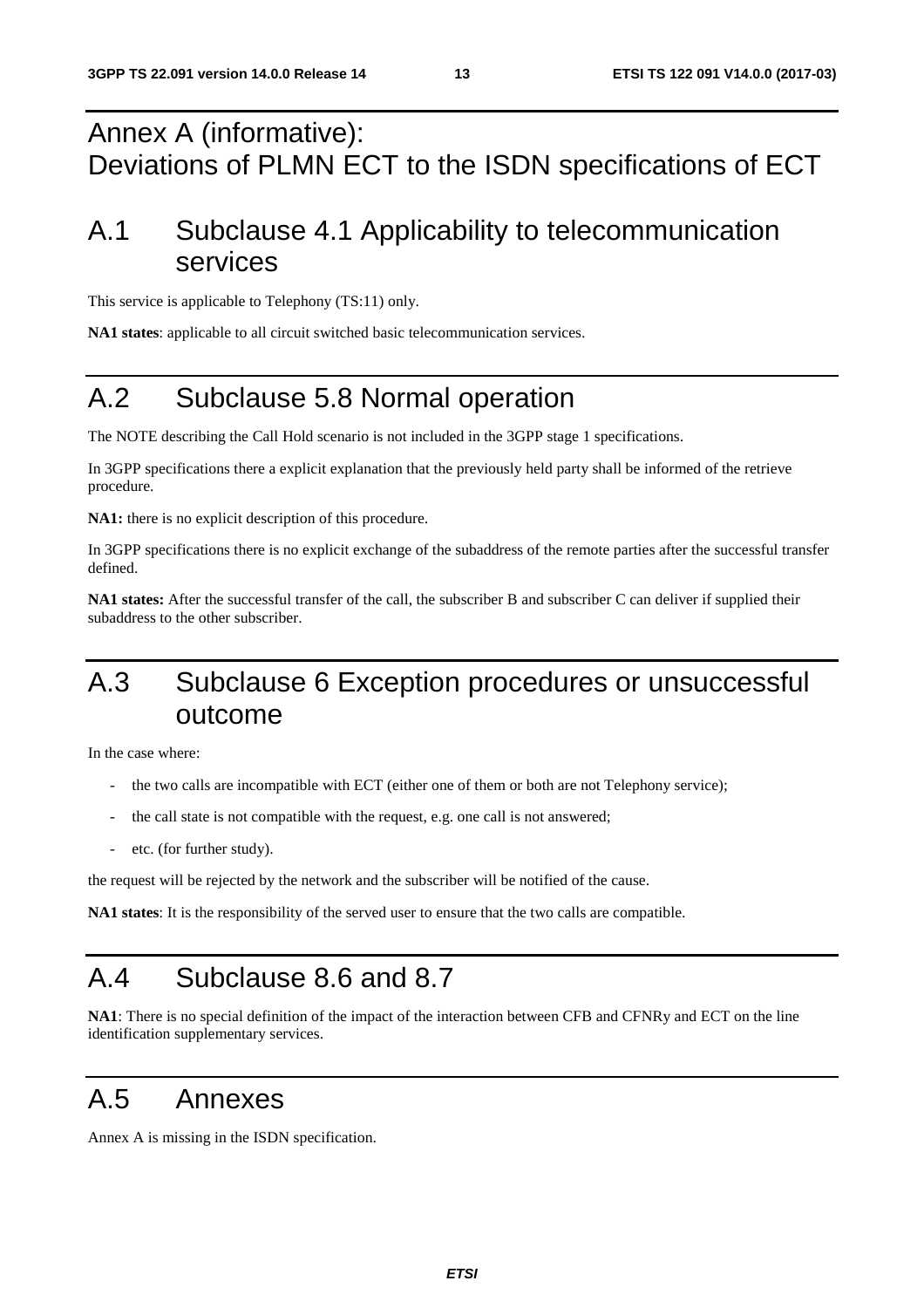## Annex B (normative): Cross Phase compatibility

As a operator option it is possible to support also the invocation of ECT by using Unstructured Supplementary Service Data (USSD).

The USSD string used should be the same as the standardised MMI code (4 SEND) for ECT.

The network shall send an indication towards the user if ECT was invoked successfully or unsuccessfully, though the mechanism for this indication is not specified.

If a remote party uses a non-ECT mobile station they may not receive the ECT notification.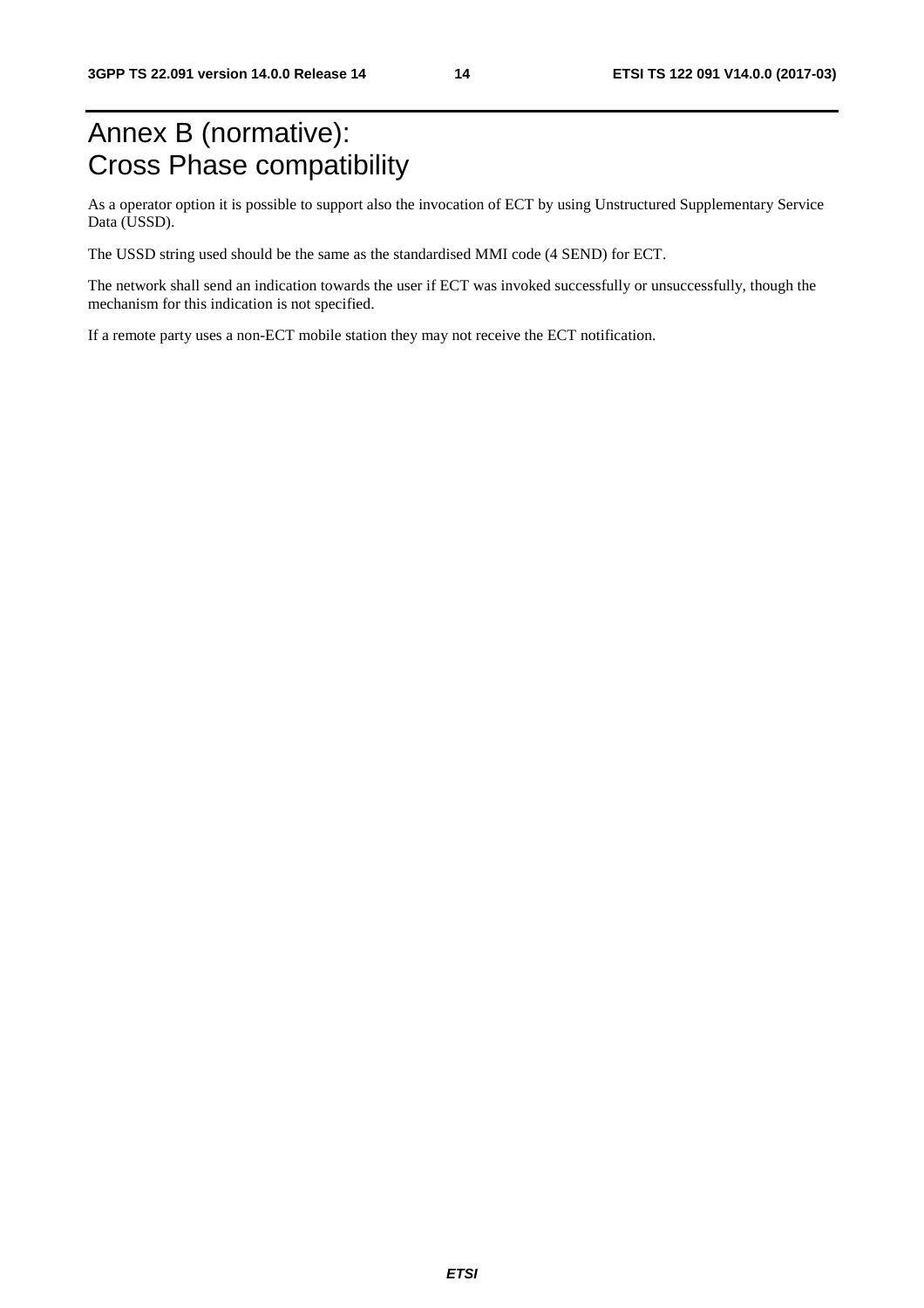## Annex C (informative): Change history

| <b>Change history</b> |                |                     |              |           |            |       |                |                                         |        |            |                            |
|-----------------------|----------------|---------------------|--------------|-----------|------------|-------|----------------|-----------------------------------------|--------|------------|----------------------------|
| <b>TSG SA#</b>        | <b>SA Doc.</b> | <b>SA1 Doc</b>      | <b>Spec</b>  | <b>CR</b> | <b>Rev</b> | Rel   |                | Cat Subject/Comment                     | Old    | <b>New</b> | <b>Work</b><br><b>Item</b> |
| Jun 1999              |                |                     | GSM<br>02.91 |           |            |       |                | Transferred to 3GPP SA1                 | 7.0.0  |            |                            |
| SA#04                 |                |                     | 22.091       |           |            | R99   |                |                                         |        | 3.0.0      |                            |
| SP-05                 | SP-99479       | S1-99637            | 22.091       | 001       |            | R99   | D              | Editorial changes for alignment         | 3.0.0  | 3.0.1      |                            |
| SP-09                 | SP-000377      | S1-000587           | 22.091       | 002       |            | R99   | F              | CR on CLI presentation<br>modifications | 3.0.1  | 3.1.0      |                            |
| SP-11                 | SP-010065      | S1-010258           | 22.091       |           |            | Rel-4 |                | Transferred to 3GPP Release 4           | 3.1.0  | 4.0.0      |                            |
| SP-16                 | SP-020267      | S1-021043           | 22.091       |           |            | Rel-5 |                | Updated from Rel-4 to Rel5              | 4.0.0  | 5.0.0      |                            |
| SP-26                 |                | SP-040744 S1-040997 | 22.091       |           |            | Rel-6 |                | Updated from Rel-5 to Rel-6             | 5.0.0  | 6.0.0      |                            |
| SP-36                 |                |                     | 22.091       |           |            | Rel-7 |                | Updated from Rel-6 to Rel-7             | 6.0.0  | 7.0.0      |                            |
| SP-42                 |                |                     |              |           |            | Rel-8 |                | Updated from Rel-7 to Rel-8             | 7.0.0  | 8.0.0      |                            |
| SP-46                 |                |                     |              |           |            |       | ۰              | Updated to Rel-9 by MCC                 | 8.0.0  | 9.0.0      |                            |
| 2011-03               |                |                     |              |           |            |       | ÷.             | Update to Rel-10 version (MCC)          | 9.0.0  | 10.0.0     |                            |
| 2012-09               |                |                     |              |           |            |       | $\blacksquare$ | Updated to Rel-11 by MCC                | 10.0.0 | 11.0.0     |                            |
| 2014-10               |                |                     |              |           |            |       | ä,             | Update to Rel-12 version (MCC)          | 11.0.0 | 12.0.0     |                            |
| 2015-12               |                |                     |              |           |            |       | ä,             | Updated to Rel-13 by MCC                | 12.0.0 | 13.0.0     |                            |
| 2017-03               |                |                     |              |           |            |       | ä,             | Updated to Rel-14 by MCC                | 13.0.0 | 14.0.0     |                            |